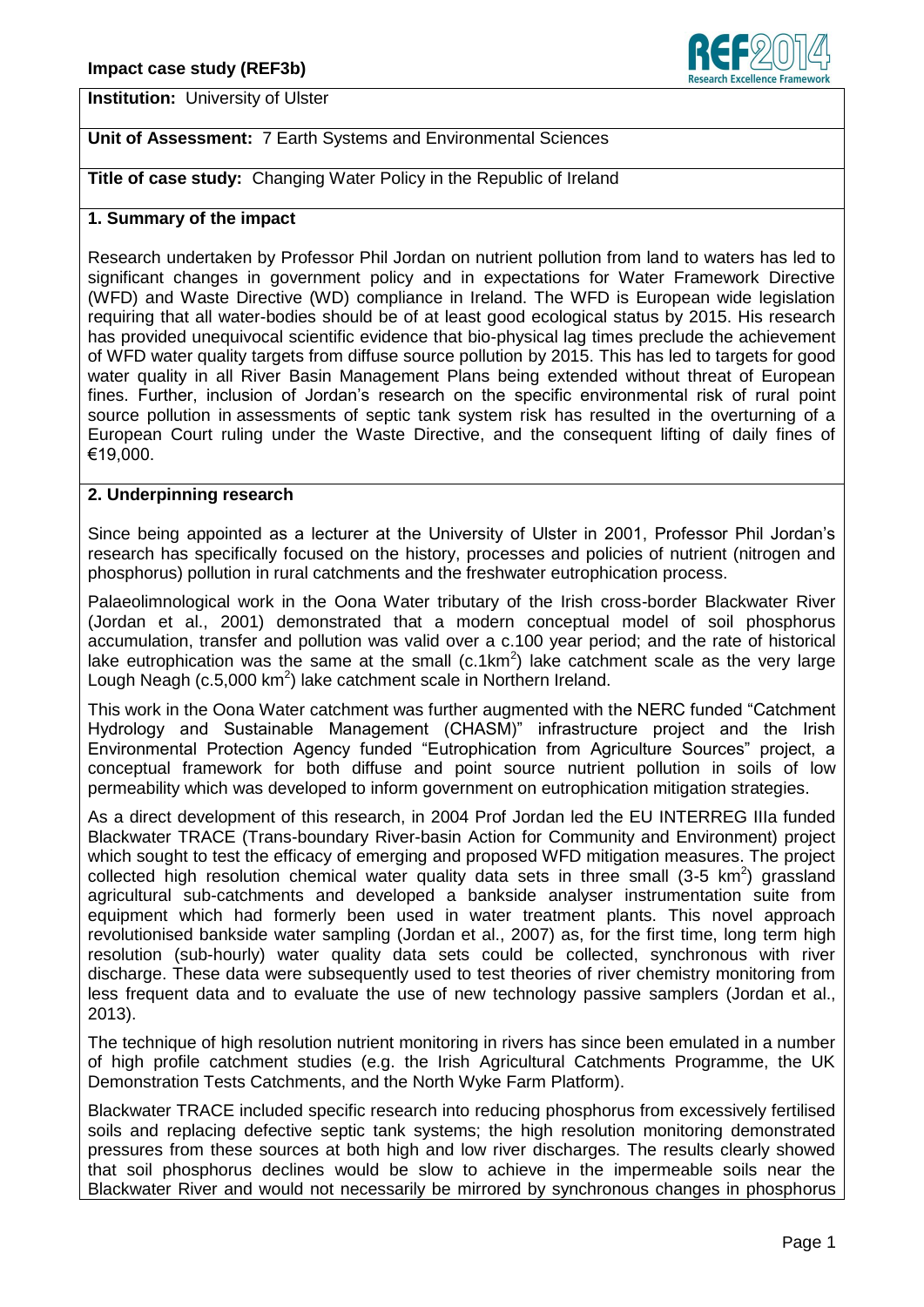

concentrations during diffuse high flows in rivers. Through additional research, the results also demonstrated that replacing defective septic tank systems would only be successful if a planning strategy to avoid clusters (i.e. increased densities) in headwater systems was developed (Macintosh et al., 2011) – otherwise septic tanks would continue to be an environmental risk to the on-going eutrophication of headwaters during low summer flows in Ireland and elsewhere (Arnscheidt et al., 2007).

These themes were continued and augmented by Prof Jordan during a three year secondment period as Principal Scientist to Teagasc, the Irish Agriculture and Food Development Authority (01/01/09 to 31/12/11). In one study during this period, the decline of excessive soil phosphorus was modelled to predict the time taken to reduce to an agronomic optimum under fertiliser deficit scenarios – and so become environmentally benign to diffuse pollution (Schulte et al., 2010). Here, lag-time scenarios of 7-20+ years were predicted, independent of soil type, and this validated the work in the Blackwater River catchment. In a partner study, a groundwater model of nitratenitrogen flux was developed to show how there was also a lag-time associated with high nitrate concentrations leaving a polluted aquifer and that this was dependent on metrics of soil permeability and on the geology controlling both vertical and lateral nitrate fluxes (Fenton et al., 2011).

During the secondment period the number of high resolution nutrient monitoring stations in Ireland was increased from three to nine in order to investigate diffuse and point source pollution processes across a land-use gradient. Soil controls on diffuse pollution were validated in multiple soil types (Jordan et al., 2012) and the impacts of septic tank systems were reproduced. The techniques have also been used for the first time to investigate nutrient fluxes from karst springs and this on-going research has developed theories of critical source areas of diffuse P pollution in karst landscapes.

**3. References to the research** (\* identify those that best indicate the quality of the work)

**\*1. Jordan, P.,** Arnscheidt, Joerg, McGrogan, H. and McCormick, S. (2007) Characterising phosphorus transfers in rural catchments using a continuous bank-side analyser. HYDROLOGY AND EARTH SYSTEM SCIENCES, 11 (1). pp. 372-381.

**\*2**. Schulte, R. P. O., Melland, A. R., Fenton, O., Herlihy, M., Richards, K. and **Jordan, P**. (2010) *Modelling soil phosphorus decline: Expectations of Water Framework Directive policies*. ENVIRONMENTAL SCIENCE & POLICY, 13 (6). pp. 472-484.

**\*3.** Fenton, O, Schulte, RPO, **Jordan, P**., Lalor, STJ and Richards, KG (2011) Time lag: a methodology for the estimation of vertical and horizontal travel and flushing timescales to nitrate threshold concentrations in Irish aquifers. ENVIRONMENTAL SCIENCE & POLICY, 14. pp. 419- 431.

**4**. Arnscheidt, J., **Jordan, P**.**,** Li, S., McCormick, S., McFaul, R., McGrogan, H. J., Neal, M. and Sims, J. T. (2007) *Defining the sources of low-flow phosphorus transfers in complex catchments.* SCIENCE OF THE TOTAL ENVIRONMENT, 382 (1). pp. 1-13.

**5. Jordan, P.,** Cassidy, R., Macintosh, K.A. and Arnscheidt, J. (2013) Field and Laboratory Tests of Flow-Proportional Passive Samplers for Determining Average Phosphorus and Nitrogen Concentration in Rivers. ENVIRONMENTAL SCIENCE & TECHNOLOGY, 47 (5). pp. 2331-2338.

**6. Jordan, P.,** Melland, A.R., Mellander, P.-E., Shortle, G. and Wall, D. (2012) The seasonality of phosphorus transfers from land to water: Implications for trophic impacts and policy evaluation. SCIENCE OF THE TOTAL ENVIRONMENT, 434. pp. 101-109.

**7. Jordan, P.,** Rippey, B. and Anderson, N.J. (2001) Modelling diffuse phosphorus loads from land to freshwater using the sedimentary record. ENVIRONMENTAL SCIENCE & TECHNOLOGY, 35 (5). pp. 815-819.

**8.** Macintosh, K.A, **Jordan, P.,** Cassidy, R., Arnscheidt, J. and Ward, C. (2011) Low flow water quality in rivers; septic tank systems and high-resolution phosphorus signals. SCIENCE OF THE TOTAL ENVIRONMENT, 412 . pp. 58-65.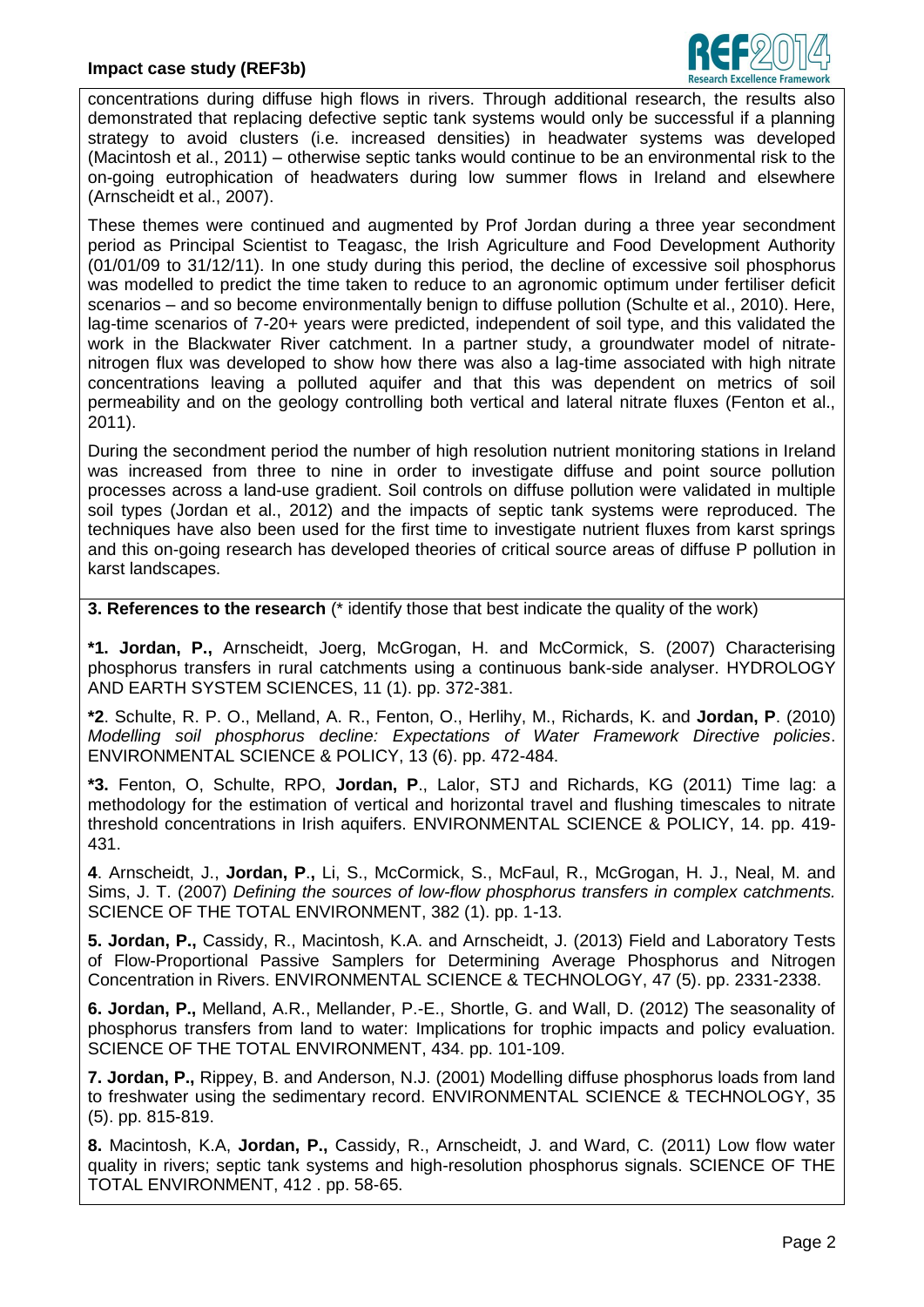

### **Key Grants**

"Catchment Hydrology and Sustainable Management" (2000-2005), Natural Environment Research Council. (£215,488)

"Eutrophication from Agriculture – Soil and Phosphorus (Catchment Studies)" (2000-2004), Environmental Protection Agency ERTDI. (£131,458)

"Blackwater Trans-boundary River-basin Action for Community and Environment (TRACE)" (2004- 2008), INTERREG IIIA. (£1,457,999)

"Testing a New Technology for Monitoring Nutrients in Rivers" (2008-2010), Environmental Protection Agency STRIVE. (£176,263)

"An **E**ffective **F**ramework **F**or assessing aquatic **EC**osys**T**em responses to implementation of the Phosphorous Regulations (**EFFECT**)" (2008-2011), Environmental Protection Agency STRIVE. (£20,091)

#### **4. Details of the impact**

Two policy impacts related to the Republic of Ireland's obligations under the EU Water Framework Directive (WFD) and Waste Directive (WD) resulted from this research; achieving at least good ecological status in water bodies by 2015 and providing a strategy for mitigating septic tank system pollution. Respectively:

In 2009 the Irish Government approached Teagasc to provide a scientific assessment of the biophysical lag-times associated with soil phosphorus decline and nitrate enrichment of groundwaters in agricultural catchments. Due to his experience with nutrient transfer science, Prof Jordan was asked by Teagasc (during his secondment period) to investigate these processes and assess the potential of the River Basin Management Plans in Ireland to meet the goals of the WFD and achieve at least good ecological water status by 2015.

The results showed that, while the measures to mitigate excessive phosphorus in soils and nitrate enrichment of groundwaters were sound, there were bio-physical constraints that would ultimately hinder water quality measures to be met in the time specified. The original measures could achieve the targets set by the WFD but only if sufficient time were allowed to accrue between implementation and compliance.

Specifically, the soil phosphorus decline model developed by the team at Teagasc, based on realistic farm management scenarios, estimated that improvements in soil phosphorus status to meet the requirements of the WFD may take up to 20 years (Schulte et al., 2010); longer than anticipated and beyond the original target deadline of 2015 for achieving at least good water quality status. In addition, the groundwater quality models and simulations developed by Fenton et al. (2011) suggested that acceptable nitrate concentrations would only be achieved between 2019 and 2033, if mitigation were implemented by 2012.

These findings provided further evidence for a more phased time frame for compliance with the WFD water quality targets and as a direct result, and following consultation with the EU, all River Basin Management Plan targets were amended to account for revised lag-times – up to 2027 for achieving 100% good status<sup>1,2</sup>. The work has greatly benefitted the Irish Department of Environment, Community and Local Government which has overall administrative responsibility for WFD compliance via individual River Basin Districts<sup>3</sup>. Without coherent mitigation measures in place and a scientific assessment of the likelihood of these measures to correct water quality impairment by the 2015 target date, Ireland would have been at risk of investigation and charge by the European Court.

Further, as a consequence of a European Court order under the WD on a water quality infringement resulting from the poor regulation of septic tank systems, the Irish Environmental Protection Agency (EPA) has introduced a process of registration, inspection and mitigation works in rural areas. Previously, pathogenic contamination of groundwater from faecal matter in 25.4% of water samples was referred to the European Court of Justice resulting in a lump sum fine of €1.8m